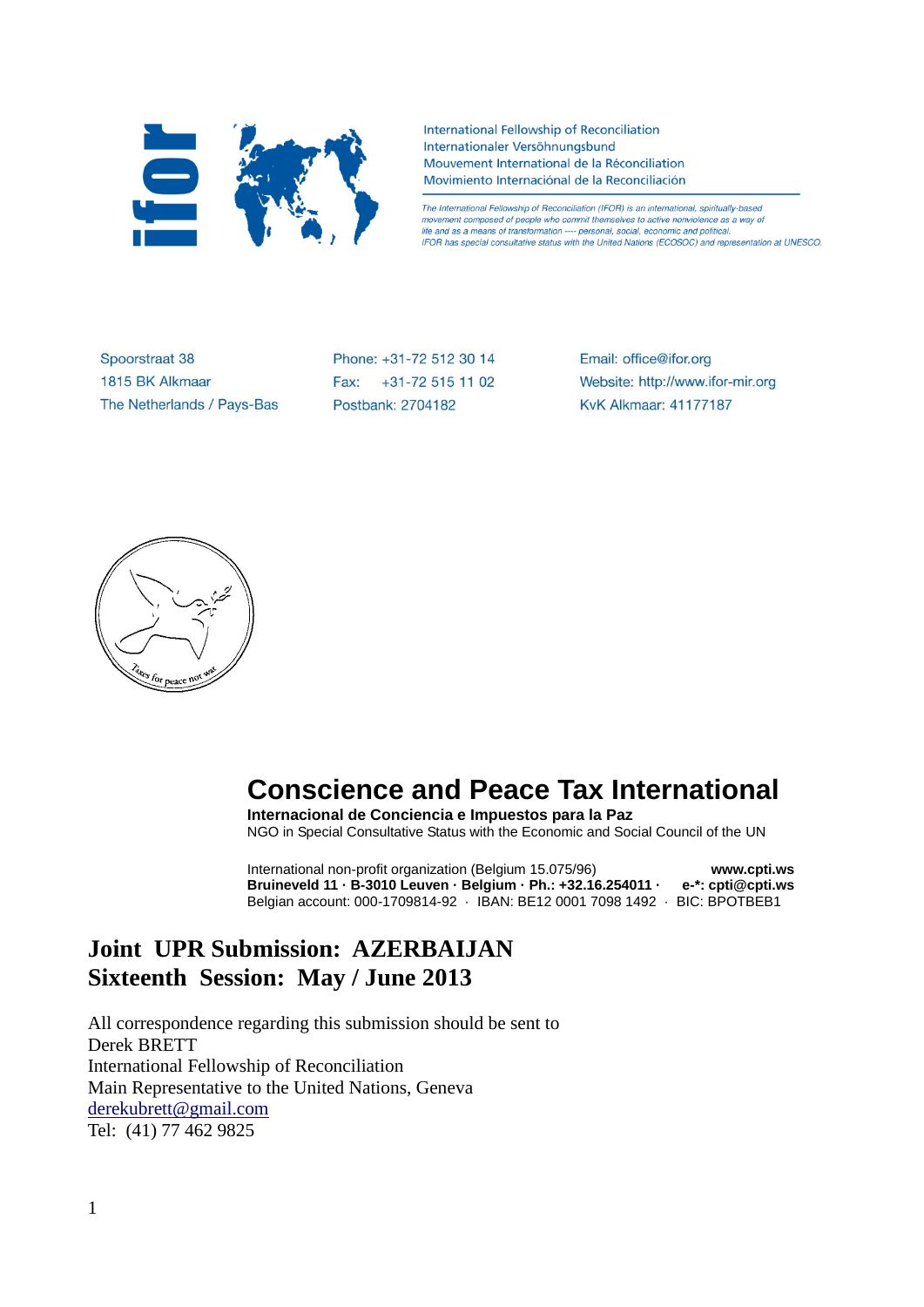# **Executive Summary**

**This submission was prepared in October 2012 on the basis of the latest information available at that date. It focusses on: Azerbaijan's continued delay in bringing in legislative provision for conscientious objection to military service ; The continued liability of conscientious objectors to imprisonment and perhaps to repeated**

**punishment for their refusal to perform military service; Juvenile recruitment**

# The first cycle of the UPR

1. In the first cycle of the UPR, in February 2009, Azerbaijan received a question in advance from Slovenia which asked:

"When does the Government of Azerbaijan plan to introduce legislation to give practical effect to the Constitutional provision allowing conscientious objection to military service?"

No reply to this question appears to have been given in the Working Group, and no recommendations were made to Azerbaijan on this subject.

### Delay in bringing in legislation

2. Paragraph 454 of Azerbaijan's Third Periodic Report had recalled Article 2, Part 3 of the "Military Conscription in the Republic of Azerbaijan (Basic Principles) Act", dating back to 1992, which states that those who "for reasons of belief... cannot be called up to active military service are required to perform alternative service (civilian conscription) for a period of 24 months." On its own, however, this provision has no practical effect; it does not define the beliefs which will justify release from the obligation to perform military service. On 4<sup>th</sup> February 2005, the Supreme Court of Azerbaijan had found, with regard to Jehovah's Witness conscientious objector, Mahir Bagirov, that a similar provision which had subsequently been incorporated as Article 76 of the 1995 Constitution<sup>1</sup> in fact conferred no right of conscientious objection to military service in the absence of specific implementing legislation. $\overline{2}$ 

3. Such implementing legislation has been long promised, but has never materialised:

4. In 1991, the parliament of the Azerbaijani Soviet Socialist Republic had reportedly passed a law on alternative service.<sup>3</sup> This was never officially published, let alone implemented, and seems to have been allowed to lapse with the dissolution of the Soviet Union and the creation of an independent state of Azerbaijan.

5. In 1998, a new draft law was brought forward but was rejected by the Parliament (*Milli Majlis*).<sup>4</sup>

 $\mathbf{1}$ <sup>1</sup> The wording after amendment in 2002 reads: "If serving in the armed forces runs counter to a person's convictions, then in the cases specified in the legislation it is permitted to replace military service by alternative service."

<sup>2</sup> Corley, F., "Azerbaijan: Supreme court claims constitutional right does not exist.", Forum 18 News Service, (http://www.forum18.org),  $10^{th}$  February 2005.

<sup>&</sup>lt;sup>3</sup> Horeman, B. & Stolwijk, M., Refusing to Bear Arms, War Resisters International, London, 1998.

<sup>4</sup> Stolwijk, , M., The Right to Conscientious Objection in Europe: A Review of the Current Situation, Quaker Council on European Affairs, Brussels, 2005, p9.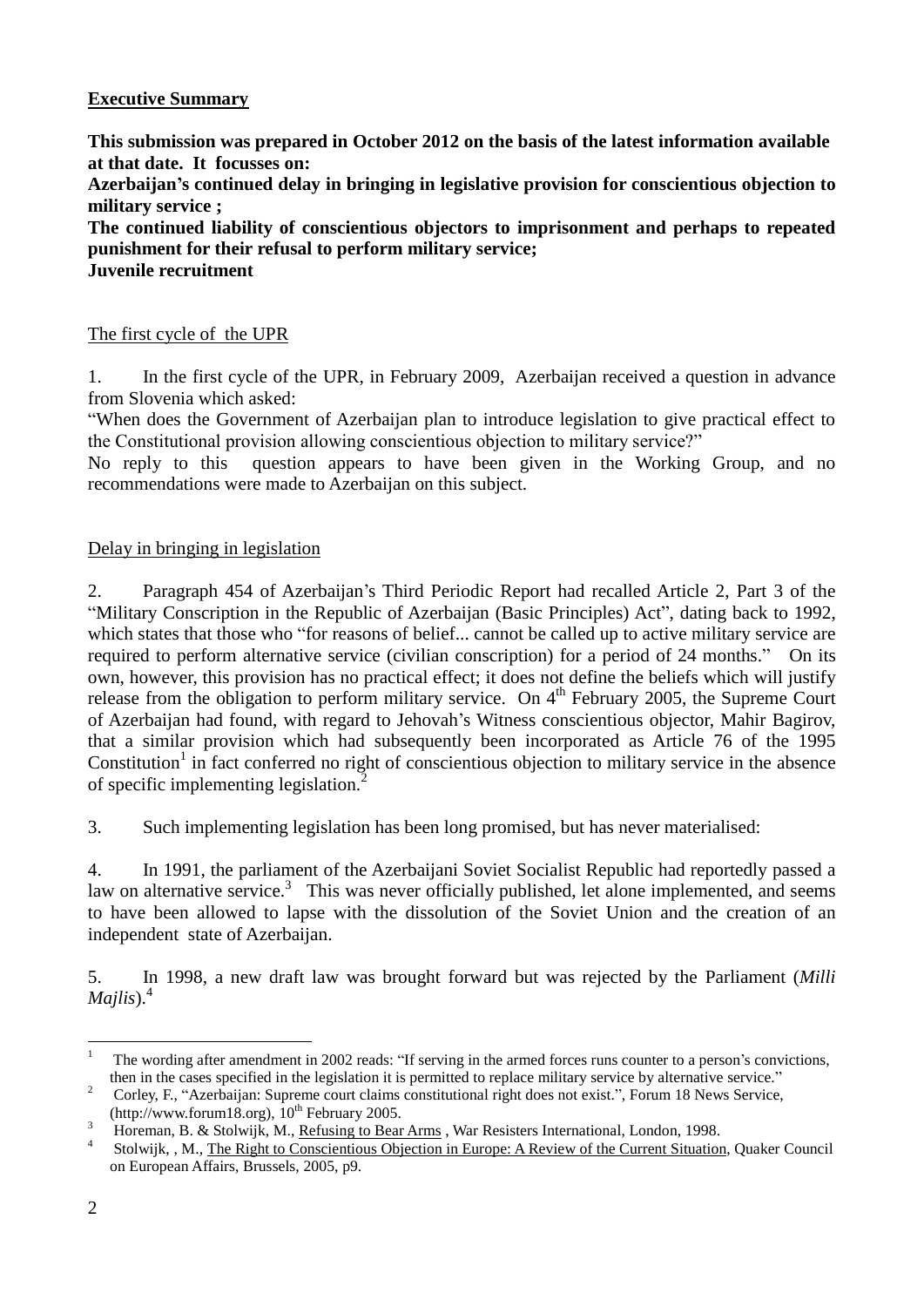6. Upon accession to membership of the Council of Europe in 2000, Azerbaijan undertook to produce legislation on conscientious objection by January 2003, but failed to do so. There were reports early in 2004 that a draft law on alternative service (which is of course not necessarily the same thing) was about to be submitted to Parliament, but this did not happen.<sup>5</sup> A draft was however eventually sent for review to the Council of Europe and was returned on  $23<sup>rd</sup>$  October 2006.

7. In February 2008 the Council of Europe's Commissioner for Human Rights complained that no further action had been taken, and noting that "the issue has not received the treatment it deserves", urged "a speedy adoption of a law establishing an alternative civilian service.".<sup>6</sup>

8. A subsequent resolution of the Parliamentary Assembly of the Council of Europe included the recommendation that "the law on alternative civilian service should be adopted without further delay, in line with Azerbaijan's accession commitment".<sup>7</sup>

9. Meanwhile, in May 2008, Safa Mirzayev, described as "the head of the Azerbaijani Parliament's Administration", had been reported by a news agency as stating that a draft had been approved by "international organisations", and was ready to be adopted at the Parliament's spring session. However civil society sources complained that the text was still being treated as top secret, and that there had been no public consultation about the drafting.<sup>8</sup> After the resolution of the Parliamentary Assembly of the Council of Europe, an Azerbaijani member of the Assembly was quoted as stating that the introduction of this draft law was now the only outstanding item from the "accession criteria", but that nevertheless the implementation of the law would be conditional upon the return of Nagorny Karabakh to Azerbaijani control.<sup>9</sup> The implicit use of a restriction on the human rights of one's own citizens as a bargaining counter in a dispute over sovereignty would seem to have a rather twisted logic.

10. Still no details of the progress of the parliamentary consideration emerged, and the draft law remained unpublished. However, speaking at a further press conference in September 2008, Mirzayev gave a strong indication that it would impose discriminatory and punitive conditions on any alternative service allowed to conscientious objectors, thus vindicating fears that the secrecy surrounding the process served to conceal aspects of the proposals which were not in compliance with international standards. Mirzayev's remarks as reported included: "The term of military service gradually becomes shorter in Europe. The term is six-month in most countries. Only people, who do not join the military service for their conviction, pass to an alternative service in Europe. They participate in public services, renovation of hospitals and cities. The attitude towards military service is different in Azerbaijan because of the war condition. Therefore, we should not implement this task as Europeans" (...) "alternative service should be long-term and its terms should be more difficult than the army service to prevent people to divert from the military service under some pretexts" (...) "Local and international experts do not agree with my position and say that it does not meet the international standards. However, the Law on Alternative Service will be adopted in any

 $\frac{1}{5}$ Ibid

<sup>6</sup> Council of Europe, Report by the Commissioner for Human Rights, Mr. Thomas Hammerberg, on his visit to Azerbaijan (3<sup>rd</sup> - 7<sup>th</sup> September 2007), Strasbourg, 20<sup>th</sup> February 2008, Chapter 3, III, B.

<sup>7</sup> Parliamentary Assembly of the Council of Europe, Resolution 1614 (2008), 24 June 2008, para. 24.1.

<sup>8</sup> Corley, F., "Azerbaijan - conscientious objector freed", Forum 18 News Service (http://www.forum18.org), 14<sup>th</sup> May, 2008.

<sup>9</sup> TrendNews "Azerbaijani Delegation in PACE Opposes Fulfillment of Some Obligations Before Council of Europe", 25<sup>th</sup> July 2008, quoted in War Resisters International, CO Update No. 40, August 2008 (http://wriirg.org/pubs/upd-0808.htm)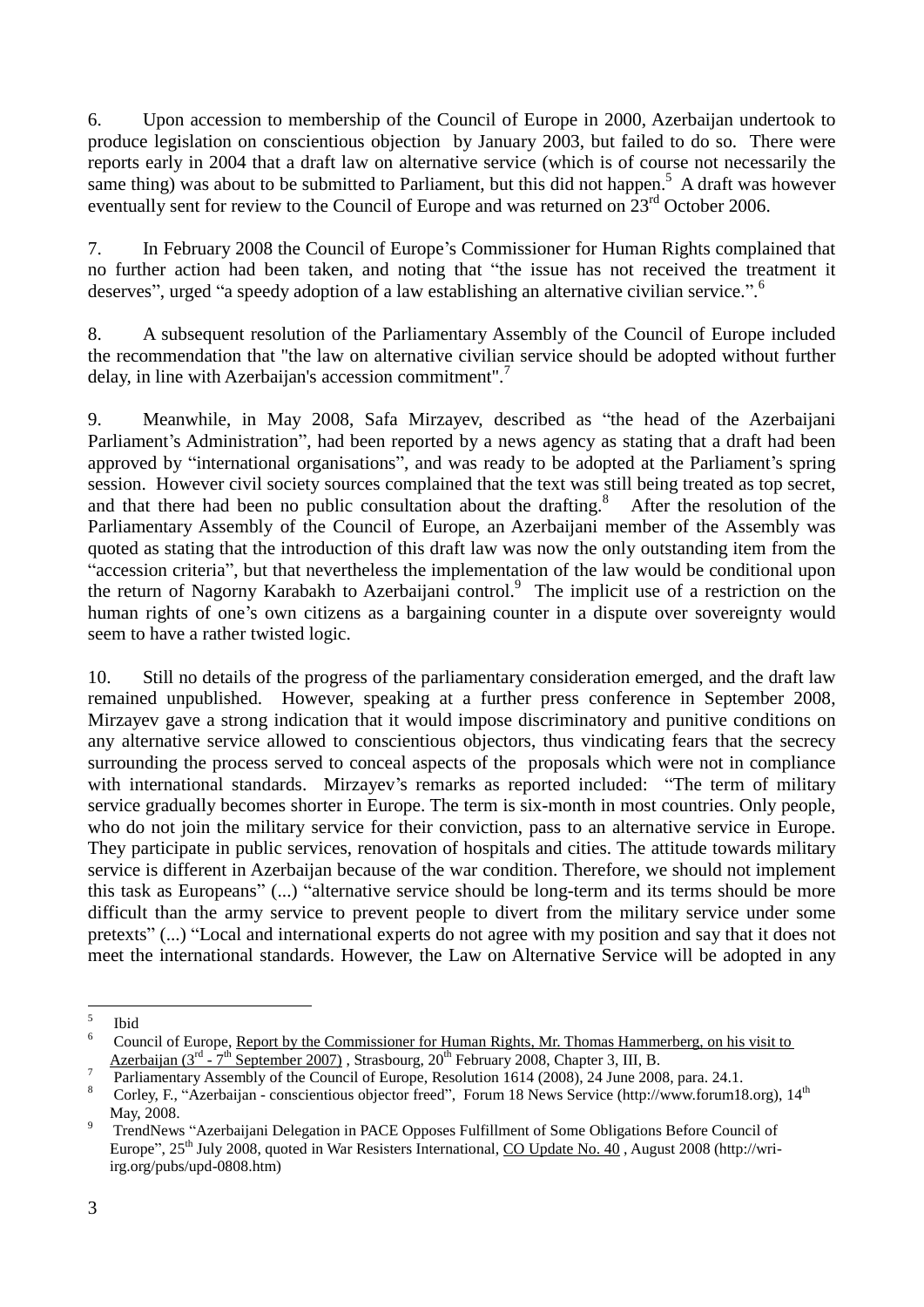case and form."<sup>10</sup>

11. At the Human Dimension Implementation Meeting of the Organisation for Security and Cooperation in Europe in October 2008, Azerbaijan again insisted that the draft law was currently under consideration by Parliament $^{11}$ , but gave no details.

12. As already noted, no further information was forthcoming in response to an advance question submitted by Slovenia for the Universal Periodic Review Working Group of the Human Rights Council in February 2009, which asked "When does the Government of Azerbaijan plan to introduce legislation to give practical effect to the Constitutional provision allowing conscientious objection to military service?"<sup>12</sup>

13. The issue was raised again in the consideration of Azerbaijan's Third Periodic Report under the ICCPR in July of that year, the Human Rights Committee noting in its Concluding Observations. "The Committee remains concerned that no legal provision regulates the status of conscientious objectors to military service (art. 18).

"The Committee recommends that a law exempting conscientious objectors from compulsory military service and providing for alternative civilian service of equivalent length be adopted at an early date in compliance with article 18 of the Covenant and the Committee's general comment No. 22 (1993) on article 18 (Freedom of thought, conscience or religion).<sup>13</sup>

14. Meanwhile amendments to the Religion Law and corresponding sections of the Criminal Code which were adopted by the Parliament on  $8<sup>th</sup>$  May 2009 have the opposite purpose, namely to further penalise conscientious objectors and their religious communities. Article 4 of the amended Religion Law criminalises "refusing or declining to fulfil obligations determined by the law for his/her religious beliefs", It also states that "substituting the fulfilment of one responsibility by another may only be allowed in cases provided for by the legislation of the Republic of Azerbaijan". This appears to confirm that conscientious objectors to military service cannot exercise their constitutional right to perform a substitute civilian service. Article 12 of the Law enables the banning of religious organisations for "inciting people to refuse to execute duties required by the  $law$ ".<sup>14</sup>

15. It was reported in September 2010 that a draft Law on Alternative Service was on the Parliament's programme of work for the second half of the year, although there was no sign of a text. However in February 2011 it was reported that the draft had been removed from the programme of work for the first half of that year. Since then, there has been no further word of it.<sup>15</sup>

16. On 2<sup>nd</sup> February 2012, the Council of Europe's Commissioner for Human Rights, Thomas Hammarberg, stated in his blog post, "People should not be imprisoned when their religious or

 $10\,$ Trend News: "Alternative Service Can Divert Youth from Army in Azerbaijan, Says Head of Parliament Administration", 27 September 2008.

<sup>&</sup>lt;sup>11</sup> "Reply of Azerbaijani delegation on the matters that allegedly stated to be of concern in Azerbaijan" at the Human Dimension Implementation Meeting of the Organisation for Security and Co-operation in Europe, (HDIM/DEL/453/08), 8<sup>th</sup> October 2008.

<sup>&</sup>lt;sup>12</sup> http://www.upr-info.org/IMG/pdf/ADVANCE\_QUESTIONS\_TO\_AZERBAIJAN-Add.1.pdf. (It is possible that Azerbaijan may respond during the adoption of the UPR report in the Eleventh Session of the Human Rights Council in June 2009.)

 $13$  CCPR/C/AZE/CO/3 (July 2009), Para. 19.

<sup>&</sup>lt;sup>14</sup> See Corley, F., "Azerbaijan: Religion Law amendments contradict themselves", Forum 18 News Service  $(\text{http://www.forum18.org})$ ,  $14^{\text{th}}$  May, 2009.

<sup>&</sup>lt;sup>15</sup> Corley, F.,"Azerbaijan: Continued defiance of the UN and the Council of Europe" Forum 18 News Service (http://www.forum18.org),  $22<sup>nd</sup>$  February 2011.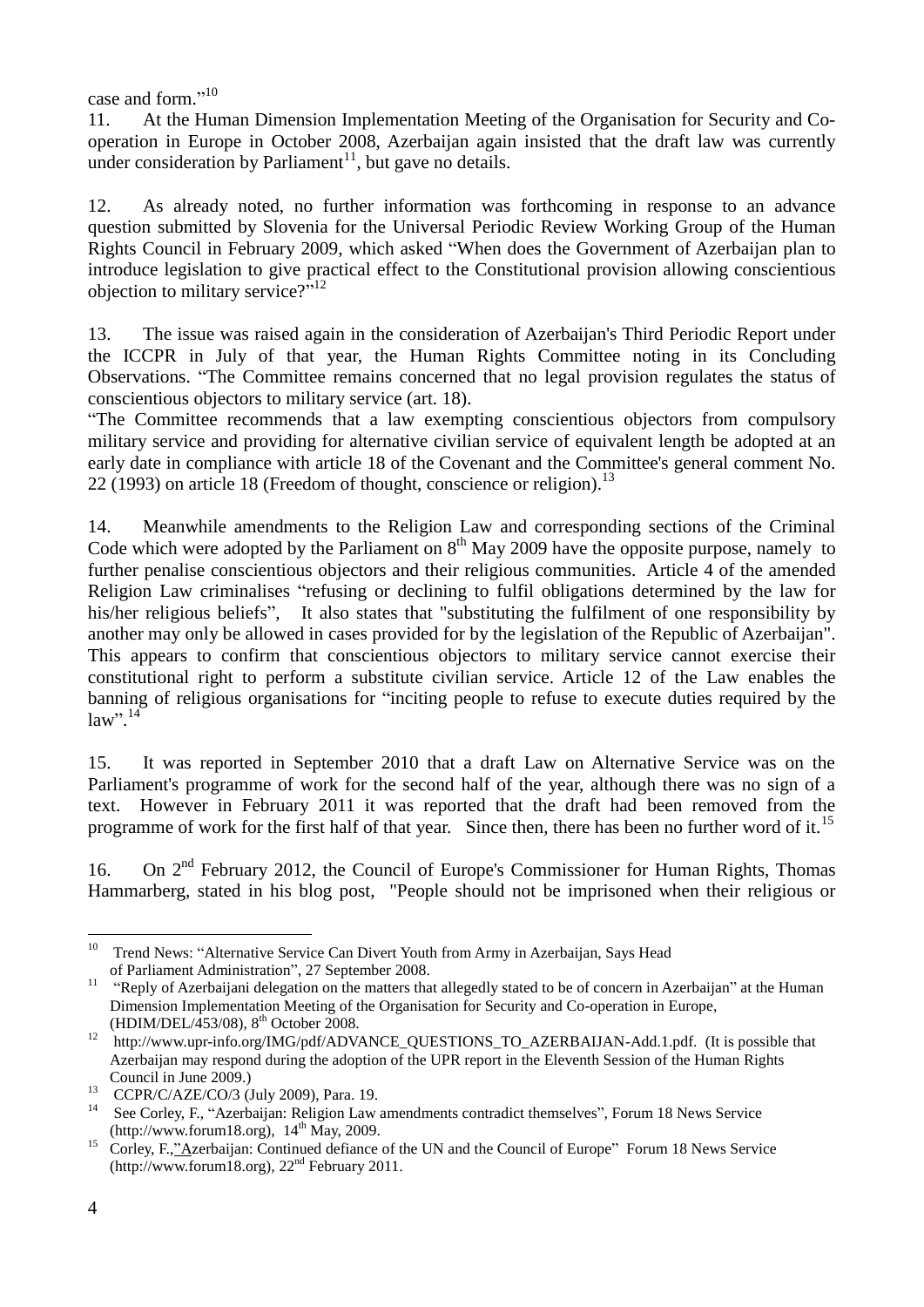other convictions prevent them from doing military service. Instead they should be offered a genuinely civilian alternative. This is now the established European standard, respected in most countries – but there are some unfortunate exceptions."

17. Hammarberg referred to the Bayatyan v Armenia judgment of the European Court, and observed that "no less than seven Council of Europe members have put objectors in prison in recent years". He then in particular singled out Armenia, Azerbaijan, and Turkey.

18. The blog post closes: "Conscientious objection is a human right. It is thus high time that all member states complied with their commitments and recognised this right effectively."

#### Treatment of conscientious objectors

19. In the absence of specific legislation, conscientious objectors regularly declare themselves when required to register for military service, citing the constitutional provisions. Azerbaijan is one of many states where the numbers liable to obligatory military service greatly exceeds the actual capacity of the armed forces, and in practice most objectors are not called up. According to the CIA World Factbook, 76,923 men reached the age of sixteen in  $2010$ .<sup>16</sup> All are liable for military service of 18 months at age 18. However the entire active strength of the Azerbajani armed forces is estimated at  $66,940$ .<sup>17</sup> An Azerbaijani government source in 2002 quoted a figure of no fewer than 2,000 "youths evading the army on religious grounds", by which he referred to members of the Jehovah's Witnesses, Hare Krishna, and some Protestant churches. It was suggested that such persons should be liable to criminal prosecution.<sup>18</sup>

20. The general experience of such conscientious objectors has continued to be that after a degree of harrassment by the military recruitment authorities they have not been forced into military service.<sup>19</sup> However there have now been some prosecutions under Article 321.1 of the Criminal Code, which sets a penalty of up to two years' imprisonment for evading military service.

21. Two prosecutions of Jehovah's Witness conscientious objectors were launched in 2002, but eventually dropped. These were followed in 2004 by the case of Mahir Bagirov, quoted above. Then on 21<sup>st</sup> July 2006, a six month suspended sentence was handed down by Sabail District Court, Baku, in the case of Mushfiq Mammedov, who had been been held in Bayil investigative prison in Baku from his arrest on  $28<sup>th</sup>$  April until he was released into house arrest by court order on  $26<sup>th</sup>$  $\text{Mav.}^{20}$  In October 2007, Jehovah's Witness Samir Husneyov was sentenced by the Geranboy District Court in the west of the country to ten months' imprisonment for refusing military service. Between January and April 2008 he was held in Penal Colony No. 16 in the Bina district of Baku. Two appeals against his conviction were turned down, but on the second occasion, on 1<sup>st</sup> May 2008 the Regional Appeal Court in Gyanja ruled that the initial sentence had been excessive and ordered his immediate release. This decision does not however expunge his criminal record.<sup>21</sup> A joint application by Mammedov and Husenyov dated  $7<sup>th</sup>$  March 2008 is pending before the European

 $16$ <sup>16</sup> (https://www.cia.gov/library/publications/the-world-factbook/geos/aj.html, updated 11<sup>th</sup> September 2012);

 $\frac{17}{18}$  The Military Balance 2011 (International Institute for Strategic Studies, London), p116.

 $^{18}$  Stolwijk, op. cit. p.10

<sup>&</sup>lt;sup>19</sup> Corley,  $14^{th}$  May 2008, op. cit.<br><sup>20</sup> Corley, E. *"Agentalian*. In

<sup>20</sup> Corley, F., "Azerbaijan: Jehovah's Witness conscientious objector sentenced", Forum 18 News Service  $(\text{http://www.forum18.org)}$ ,  $26^{\text{th}}$  July 2006.

<sup>&</sup>lt;sup>21</sup> Corley,  $14<sup>th</sup>$  May 2008, op. cit.